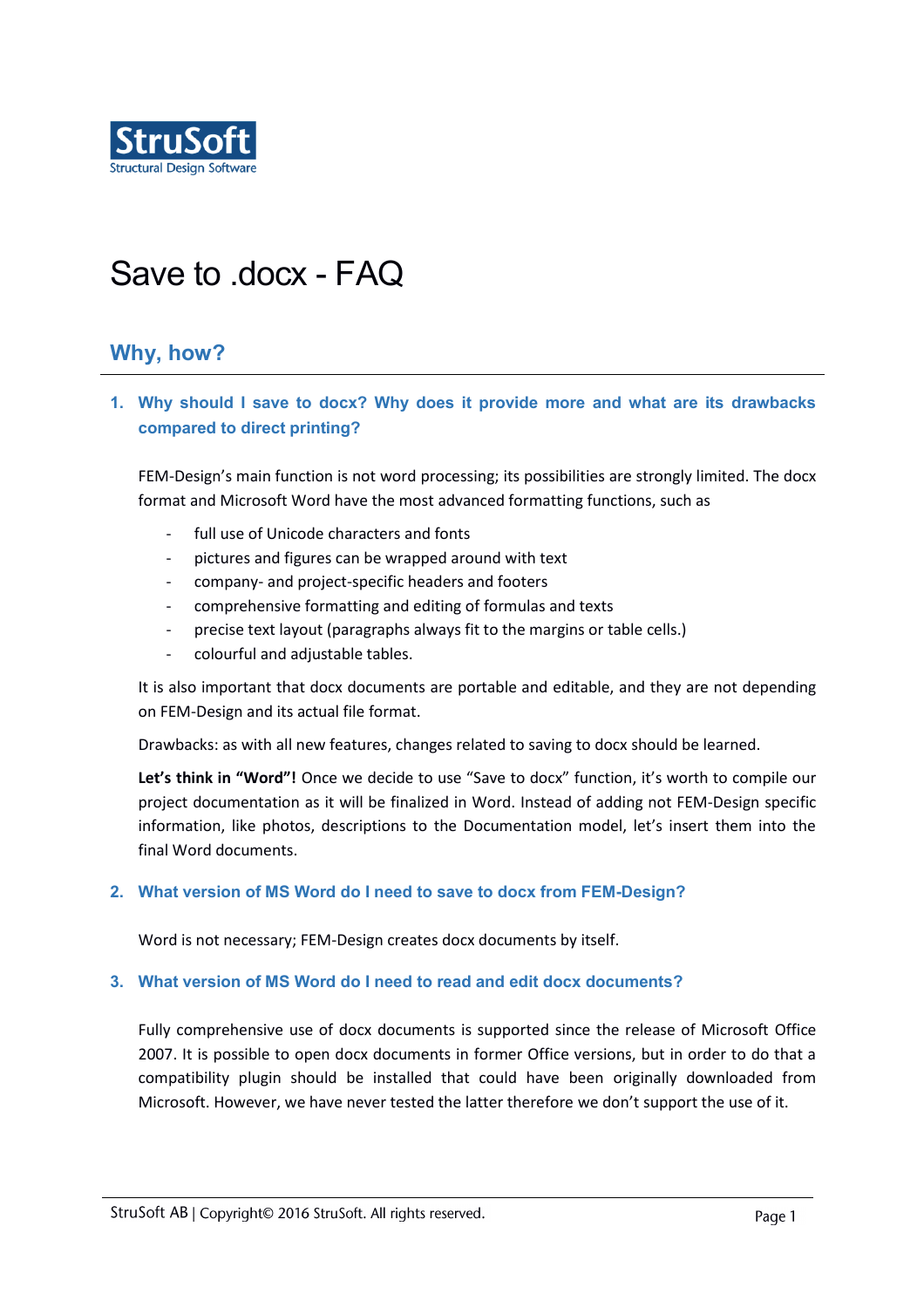## **4. Docx format has been standardized. Can I open and edit my documents originating from FEM-Design in other programs?**

The Office Open XML format – docx also belongs here – was standardized as ISO-29500. For this reason many other programs are able to read and edit docx documents. However, due to the immensity of the standard – roughly 6000 pages – perfect implementation of it does not exist besides MS Office versions.

We have tested the LibreOffice/OpenOffice.org programs and it was found that the editing of tables and formulas are regularly faulty, and many times it comes with apparent data loss. In these programs *currently* we don't recommend the use of docx documents!

The world is changing; the different word processor programs are continuously developing. For the developers of the LibreOffice/OpenOffice.org systems the continuous improvement of docx compatibility is one of the most important priorities. Therefore, after release of a new version, it is worth to check if the previous errors have been corrected or not.

In this case the following checklist can be followed:

- Are the formulas correct?
- Are formulas longer than the width of the page paginated correctly? Does the green and red highlight of the formulas appear?
- Do all of the data appear in the tables and are the equations placed in the tables in their right place?
- Do the embedded tables –e.g. Detailed Results displacement figures appear correctly?

# **How will all this become docx?**

## **5. How long will be my docx document and on which page will be the different figures and tables?**

These things cannot be foretold. Page rendering of MS Word is much more sophisticated than that of FEM-Design, thus page ranking visible in Document module will not be the same as the page ranking of the docx file. In the latter usually fewer pages is necessary for the formulas and texts, but tables can be slightly larger.

**Use page break!** If we would like to have a particular figure, table or chapter heading on top of a page, it is worth to insert a page break before them already in FEM-Design. It is also worth to open the finished document in Word to make sure if the important parts are in their place.

#### **6. When will be the text bold or italic in the docx document?**

In FEM-Design the width and inclination of letters can be precisely set. In MS Word only the given fonts' bold and italic characters can be used. When saving to docx, conversion is done based on the following points: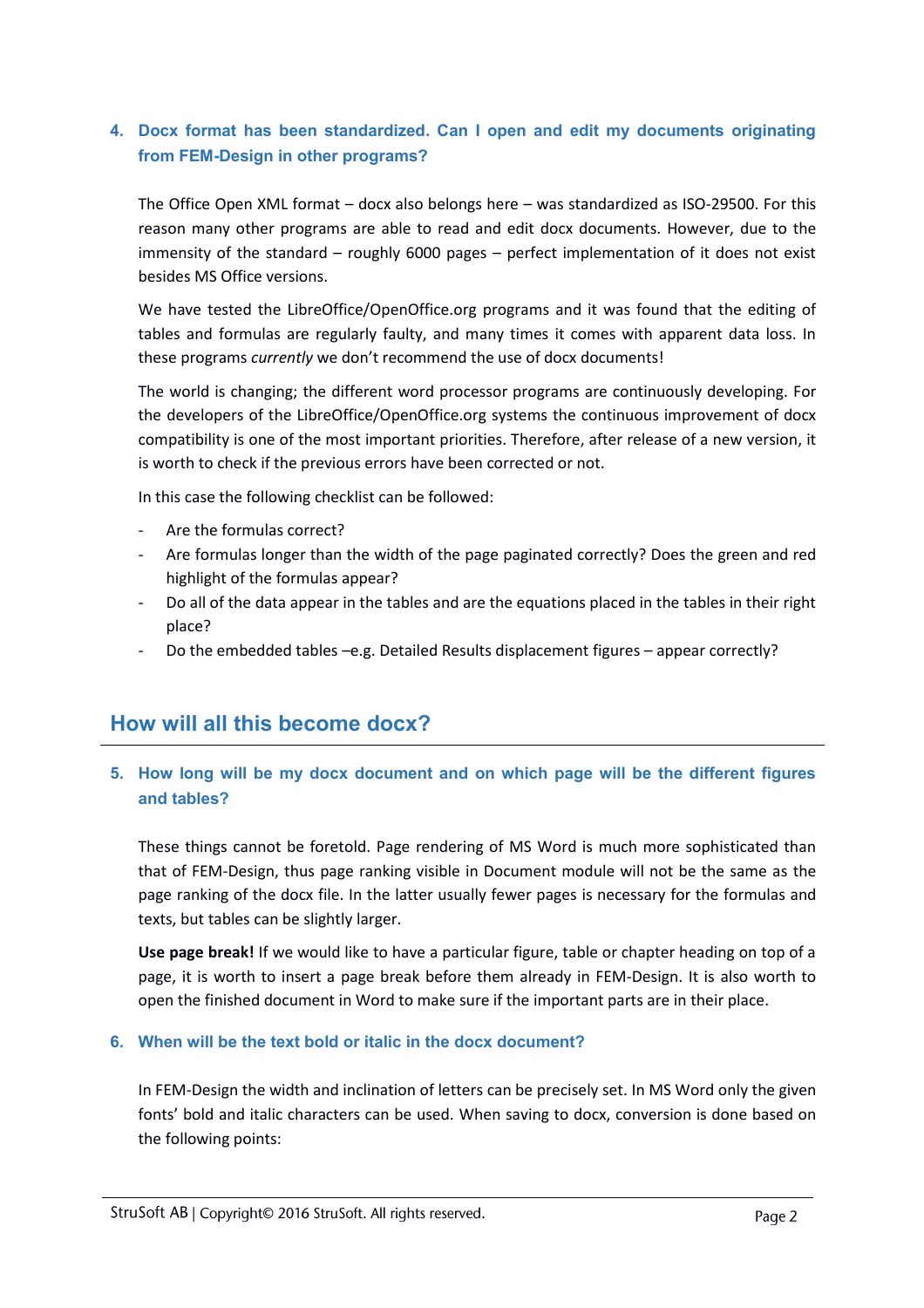- characters with at least 1,2 width in FEM-Design are **bold** in MS Word
- characters of which inclination reaches 15° in FEM-Design are *italic* in MS Word

Of course, it is possible to combine these two features. By using particular headings it is possible that the exporting routine, in order to ensure uniform look, doesn't take this settings into account.

#### **7. What type of fonts can I use in the formulas?**

The docx document is able to apply all of the fonts used in FEM-Design moreover, when saving to docx an important conversion also takes place: mathematical signs and Greek letters in the formulas will appear well even if they don't exist in that given font. Formulas will appear in Cambria Math font, which was developed specially for the visualization of mathematical formulas.

#### **8. How large images can I use to docx documents?**

This is strongly hardware and application dependent. At the development of the new docx output our aim was to prepare documents in printing quality, thus the resolution of the images is 300 DPI – linearly even twice as large as the former figures. On the other hand it had a cost: the pictures should fit entirely in the memory of the graphics card during processing. Based on our experience the memory of different graphics cards allows the following:

- 1 gigabyte: slightly less that is required for the creation of an A0 size image
- 512 megabyte: slightly less that is required for the creation of an A1 size image
- 256 megabyte: slightly less that is required for the creation of an A2 size image

From the part of Word it is version dependent: version 2010 is not able to work with figures larger than A3 in this resolution; version 2013 is able to deal with images in almost unlimited size, but quick processing cannot be expected when using large pictures.

**Think about portability!** The documents are not only prepared for us and documents compiled in our computer may be needed to save into files on another computer. Therefore, the size of the pictures does matter. In this case, we recommend the use of maximum A3 size images.

## **9. I cannot create heading level 10, and the table of content is missing from the finished document. What should I do?**

Word only supports 9 heading levels in the table of content therefore, we have removed heading level 10 in FEM-Design. Previous projects' heading levels 10, of course, will not be lost, but they will also appear as heading level 9.

Possibilities of Word in the creation of table of content are much broader than that of FEM-Design. Heading can be structured in 9 levels, own filling character can be chosen or page numbers can be substituted for hyperlinks. Because of these, FD does not export the table of content in the docx file, only a notification will appear indicating its original place. User can compile a personalized table of content in the Word clicking on the *Table of Content* menu within *References* tab. It is only a few clicks, but definitely worth it.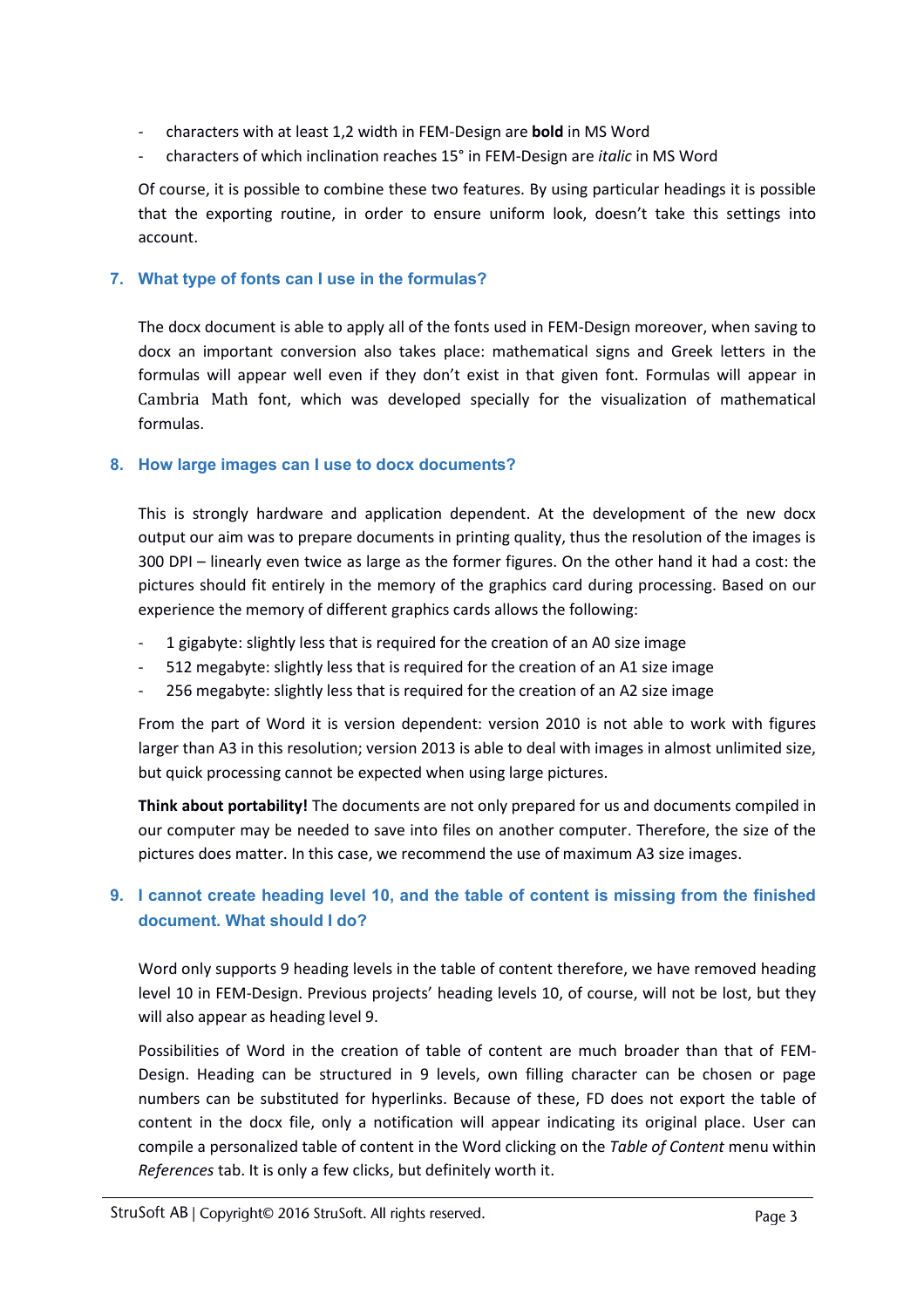## **10. What should I use instead of drawing frames, title blocks, text fields and other notations?**

Word, specifically docx doesn't use frames, title blocks or notations, which are common in technical drawings, in such way as FEM-Design. Therefore, this information cannot be saved to docx files. However, recurring information can be organized into headers and footers. Headers with company logo and project dependent footers can be made, where all of the important things can be included.

**Use templates!** Templates with .dotx extension allow the personalization of our document's text and table styles and also the preparation of reusable headers and footers.

Our own templates can be selected in the dialog box of docx saving. Two templates can be found there initially. The first one is the *Project Babel:* this shows the use of company specific headers and text field footers. The second one is the *Template for FEM-Design document templates*, which is apparently an empty template, from which we can create new templates (it is important to start from these two templates, because these contain the style, which is required for the documents exported from FEM-Design). When saving our new template, please, pay attention to save it as a template file, not as a document. Avoid overwriting the initial template, and always pace the new one next to the previous ones. It is not a serious problem if the initial templates are overwritten incautiously, just rename them, and FEM-Design will create the missing files to their place at the next opening of the Save as… dialog box.

# **What should I do with the docx file in MS Word?**

## **11. Spell check of Word underlines almost everything, what should I do?**

The default language of the documents created in FEM-Design is English. Therefore, it is possible that Word will inspect texts written in our own language according to English grammar and spelling rules. The solution is to select the text in issue – even the entire document – and then select our own language in the dialog box of *Set Proofing Language* in the *Language* menu of *Review* tab.

## **12. There are too many or too few columns of multi-column tables. How can I change the number of columns?**

FEM-Design breaks long but narrow tables into more columns to have more efficient utilization of the pages. This practice was kept in docx saving, too. As it was mentioned previously, dimensions of paragraphs and tables in Word unfortunately cannot be determined beforehand. Therefore, it can occur that a table is cut to more or less columns than the ideal. However, the number of columns and the distance between them can be set anytime. For that, the following should be done: the blinking text cursor should be placed in the left cell of the top row, so in the first cell, and then click on *Columns* button within *Page Layout* tab. The top elements of the list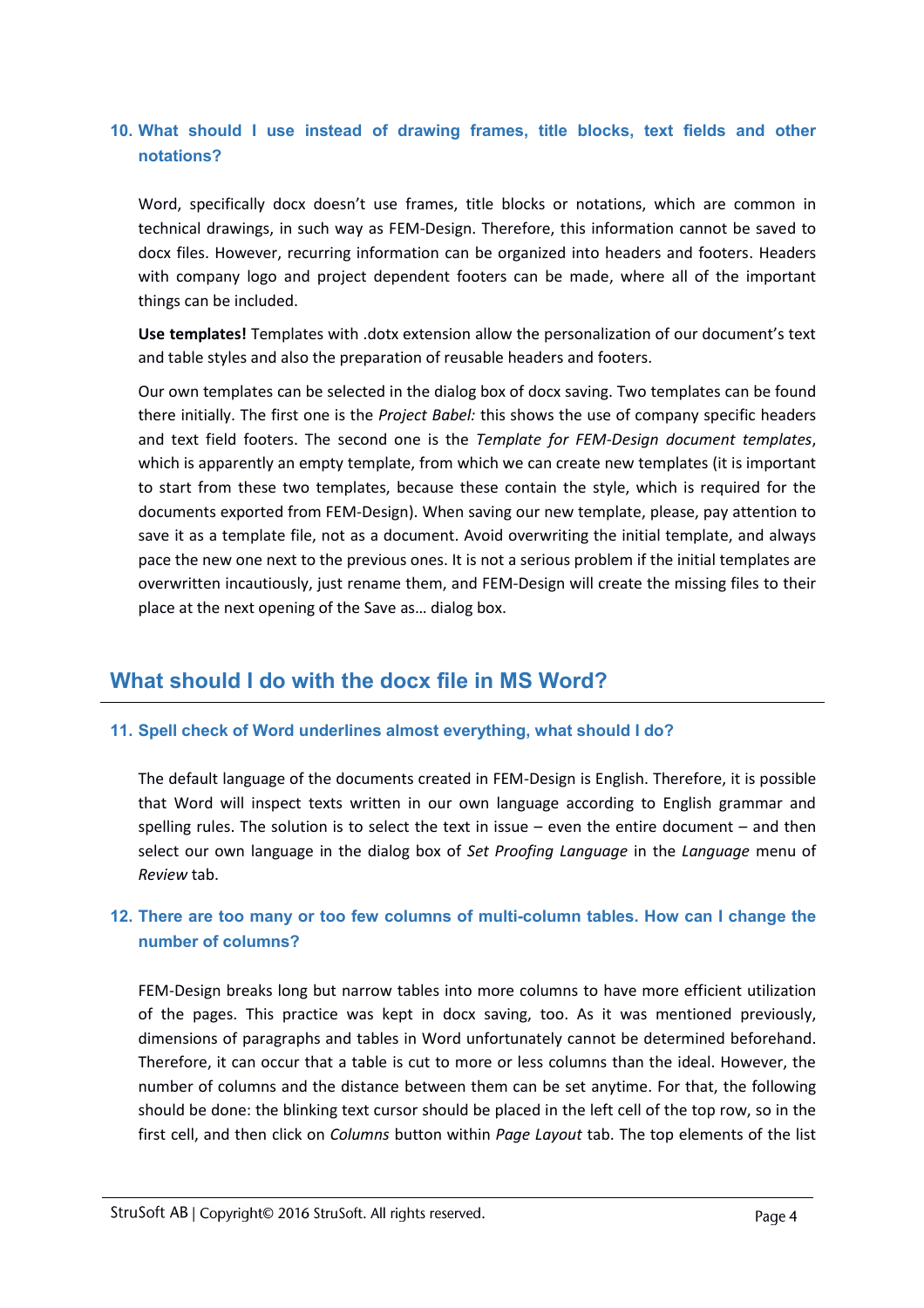can be neglected – they refer for the entire document, not only the selected table – and after clicking on *More Columns* in the bottom, everything can be set based on our preference.

#### **13. How can I print documents containing pages with different sizes?**

In the Document module of FEM-Design it is possible to select suitable printer and plotter for document sections with different page sizes. If a docx document contains different sized pages, instead of printing the entire document as one, we should select the different sized sections and send them separately to a suitable printer.

**Mark the sections!** In the "*Save as Office Open XML (docx) document"* dialog it can be set to mark the beginning of the sections of the documentation with review comments in the final docx file. Watching these can easily identify the beginning and end of different sized page sections. It is important to hide or delete the comments before the actual printing otherwise, they will be printed on the hardcopy, too.

## **Error messages**

## **14. During saving, an error message indicating a missing image is received, however in FEM-Design I can see all of the images.**

That image is indeed missing. FEM-Design doesn't store images imported from an outer source, only a link to their original place. The Document module only displays a compressed preview of the image, which is not suitable for printing quality documents.

**Find the original file!** If that image is important, it must be found somewhere. Maybe it was just moved to another folder, or if the documentation was created on another computer, the image will be likely there. If the image is found, it is unnecessary to insert it into FEM-Design again. Instead of risking "losing" it again, it is simpler to insert it into the exported docx document, where a cyclamen (magenta) coloured figure and caption will indicate its place.

## **15. "The document template is corrupted or does not originate from FEM-Design!"**

Document templates of FEM-Design contain many essential text and table styles, which cannot be found in the original styles of Word. If we make a new template from the original templates of FEM-Design, that will contain all the necessary components. However, styles seeming unnecessary can be deleted from a good template also, this may have happened in this case, too.

## **16. "I can't write into the temporary folder! Maybe the temporary files' volume is full."**

There is not enough space on the drive containing the temporary files of FEM-Design in order to create the document, or another application – e.g. another running FEM-Design project – blocks the accessibility of working directory.